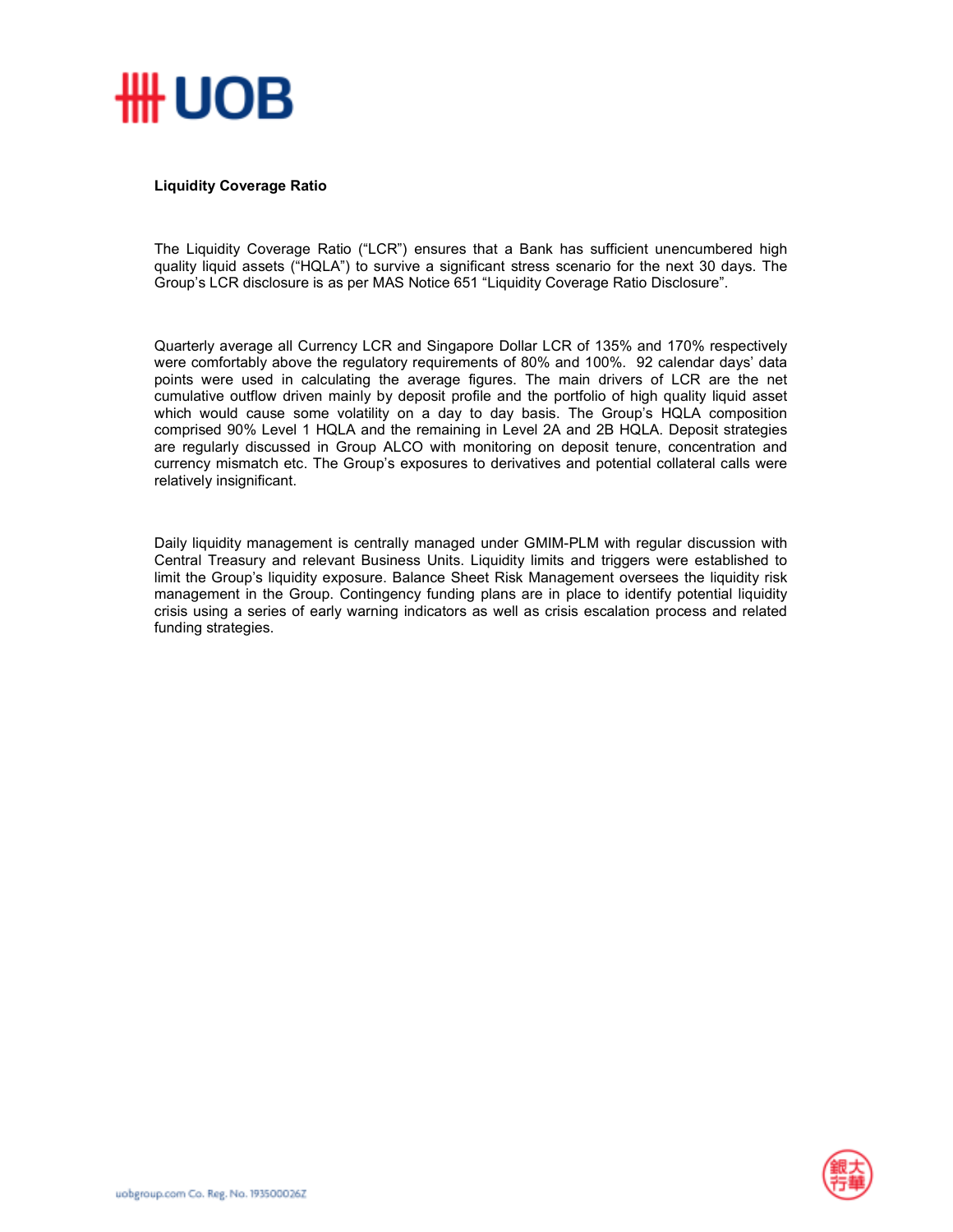

## **GROUP ALL CURRENCY LCR for 4Q2017**

|                   | (In SGD'm)                                                                                 | <b>Total Unweighted Value</b><br>Average | <b>Total Weighted Value</b><br>Average |  |  |
|-------------------|--------------------------------------------------------------------------------------------|------------------------------------------|----------------------------------------|--|--|
|                   | <b>HIGH-QUALITY LIQUID ASSETS</b>                                                          |                                          |                                        |  |  |
| $\vert$ 1         | Total high-quality liquid assests (HQLA)                                                   |                                          | 39,255                                 |  |  |
|                   | <b>CASH OUTFLOWS</b>                                                                       |                                          |                                        |  |  |
| $\overline{2}$    | Retail deposits and deposits from small business<br>customers, of which:                   | 107,954                                  | 9,481                                  |  |  |
| 3                 | Stable deposits                                                                            | 21,614                                   | 1,081                                  |  |  |
| 4                 | Less stable deposits                                                                       | 86,340                                   | 8,400                                  |  |  |
| $5\overline{5}$   | Unsecured wholesale funding, of which:                                                     | 101,578                                  | 53,786                                 |  |  |
| $6\phantom{.}6$   | Operational deposits (all counterparties) and deposits in<br>networks of cooperative banks | 14,478                                   | 3,421                                  |  |  |
| 7                 | Non-operational deposits (all counterparties)                                              | 83,291                                   | 46,556                                 |  |  |
| $\bf 8$           | Unsecured debt                                                                             | 3,809                                    | 3,809                                  |  |  |
| 9                 | Secured wholesale funding                                                                  |                                          | 84                                     |  |  |
| 10                | Additional requirements, of which:                                                         | 29,842                                   | 5,797                                  |  |  |
| 11                | Outflows related to derivative exposures and other<br>collateral requirements              | 2,814                                    | 2,332                                  |  |  |
| $12 \overline{ }$ | Outflows related to loss of funding on debt products                                       |                                          |                                        |  |  |
| 13                | Credit and liquidity facilities                                                            | 27,027                                   | 3,465                                  |  |  |
| 14                | Other contractual funding obligations                                                      | 5,078                                    | 5,078                                  |  |  |
| 15                | Other contingent funding obligations                                                       | 13,040                                   | 588                                    |  |  |
| 16                | <b>TOTAL CASH OUTFLOWS</b>                                                                 |                                          | 74,813                                 |  |  |
|                   | <b>CASH INFLOWS</b>                                                                        |                                          |                                        |  |  |
| 17                | Secured lending (eg reverse repos)                                                         | 7,620                                    | 3,002                                  |  |  |
| 18                | Inflows from fully performing exposures                                                    | 53,051                                   | 39,012                                 |  |  |
| 19                | Other cash inflows                                                                         | 4,358                                    | 3,546                                  |  |  |
| 20                | <b>TOTAL CASH INFLOWS</b>                                                                  | 65,029                                   | 45,560                                 |  |  |
|                   |                                                                                            |                                          | Total Adjusted Value                   |  |  |

|    |                                     | i otal Adjusted Value |
|----|-------------------------------------|-----------------------|
| 21 | <b>ITOTAL HOLA</b>                  | 39.255                |
| 22 | <b>TOTAL NET CASH OUTFLOWS</b>      | 29,253                |
| 23 | <b>LIQUIDITY COVERAGE RATIO (%)</b> | 135                   |